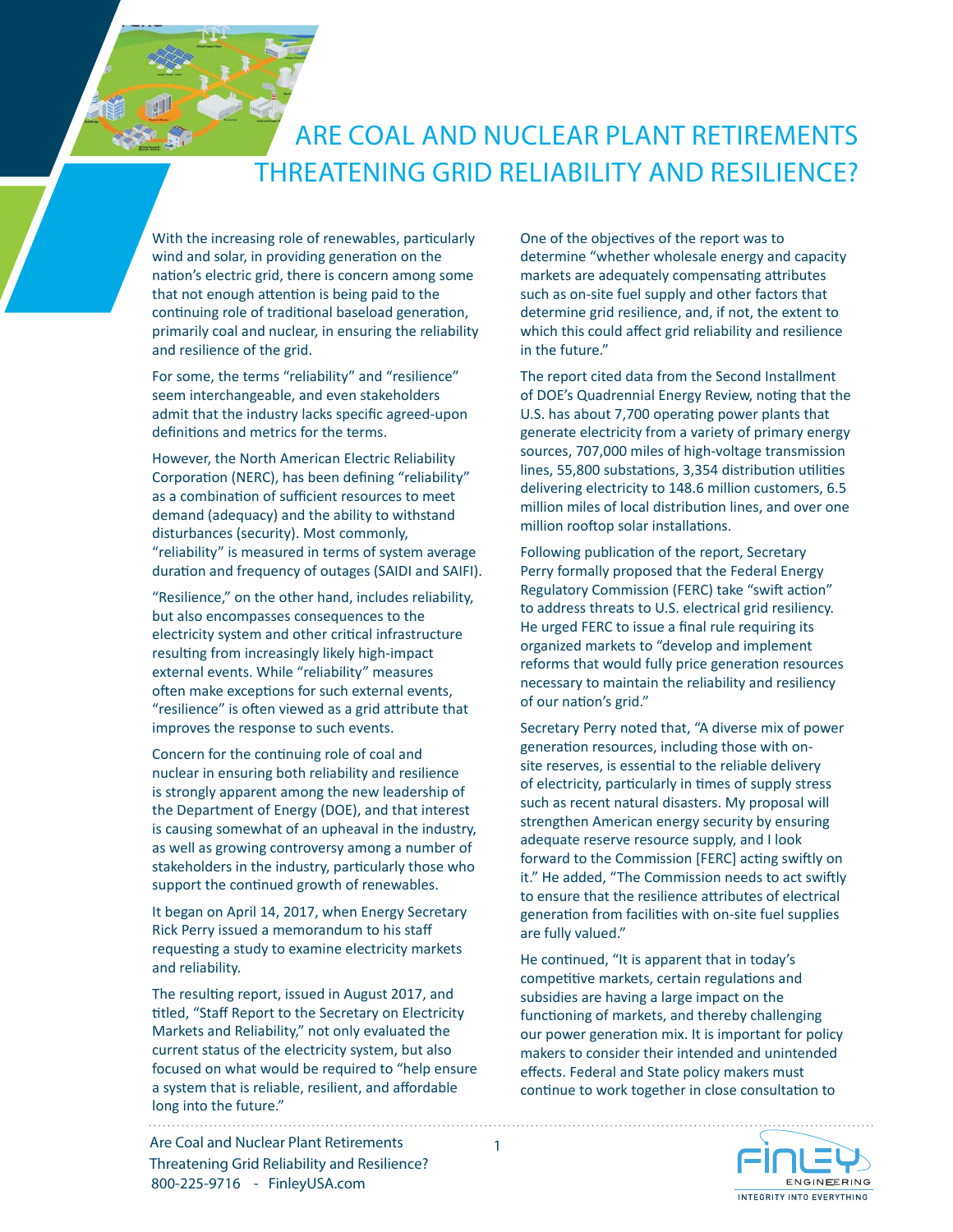address these important issues that have a deep impact on grid reliability and resilience." He also noted that, "We must utilize the most effective combination of energy resources with an 'all of the above' approach to achieve long-term, reliable American energy security."

There has been some backlash to Secretary Perry's directive. For one thing, some critics noted, while the report did not find a clear link between retiring coal and nuclear power plants and reduced grid reliability, the DOE is asking FERC to presume that this is the case, and create a rule that could provide coal and nuclear plants with additional financial support, possibly at the expense of natural gas, solar, wind, and other alternative energy sources.

Secretary Perry's Notice of Proposed Rulemaking (NOPR), released September 28, proposed new regulations that would require ISOs and RTOs to amend their tariffs to provide specific rates for "grid reliability and resilience resources" for the purchase of electric energy from these resources and the recovery of costs and a return on equity for those resources dispatched during grid operations.

Secretary Perry asked FERC to respond to his NOPR within 60 days, which some considered to be too short a period of time, in that it would provide little time for stakeholder participation in the process.

On October 4, a written FERC announcement stated that it was "notifying all interested parties that initial comments are due on or before October 23, 2017, and reply comments due on or before November 7, 2017."

A number of energy industry associations noted that this NOPR is "one of the most significant energy industry proposed rules in decades," and, given its importance, they requested that FERC provide at least 90 days for initial comments, afford an additional 45 days for reply comments, and convene a technical conference before the comment deadline in order to allow affected parties the opportunity to better understand key aspects of the proposed regulations. FERC did not honor these requests.

One early response to FERC's request for comment was from the Sierra Club, which noted that the Federal Power Act "clearly states that FERC

2

cannot favor one energy source over others in its rulemakings."

Comments from NERC came in on the deadline - October 23. In part, NERC noted that, "Reliable and resilient operation of the BPS [Bulk Power System] requires a balanced portfolio of diverse generation resources that provide adequate capacity and essential reliability services to meet consumer needs and support the system. The right combination and amount of resources and transmission together maintain adequacy of the system." And, a particularly important statement: "The changing resource mix is altering this combination, influencing the operational characteristics of the grid and challenging reliable system planning and operation."

Still, NERC added, while the changing resource mix is challenging system planning, "resource diversity improves resilience. The reliability benefits provided by resource diversity can be even greater when policies and market rules recognize the value provided by essential reliability services and support greater fuel assurance by encouraging firm transportation, multiple pipeline connections, and dual-fuel capacity. Recognizing the reliability benefits provided by all generation should help ensure that the generation resource mix continues to evolve in a manner that avoids creating risk to reliability of the BPS."

NERC noted that coal and nuclear generation serve a critical reliability function within the diverse resource mix "by providing secure capacity to serve firm load and support reliability and resilience of the BPS." It added, "NERC is continuing to study the reliability implications of coal and nuclear generation retirements and the changing resource mix." And, another important statement: "While NERC has not identified an immediate or near-term emergency related to such retirements, NERC assessments demonstrate that the ongoing trend reduces system flexibility to respond to events and may affect reliability, increasing risk to the BPS."

NERC summarized its assessment of the impact of the current generation mix on grid reliability and resilience by noting, "Coal and nuclear generation support reliability by providing dependable capacity, substantial essential reliability services in the form of

800-225-9716 - FinleyUSA.com Are Coal and Nuclear Plant Retirements Threatening Grid Reliability and Resilience?